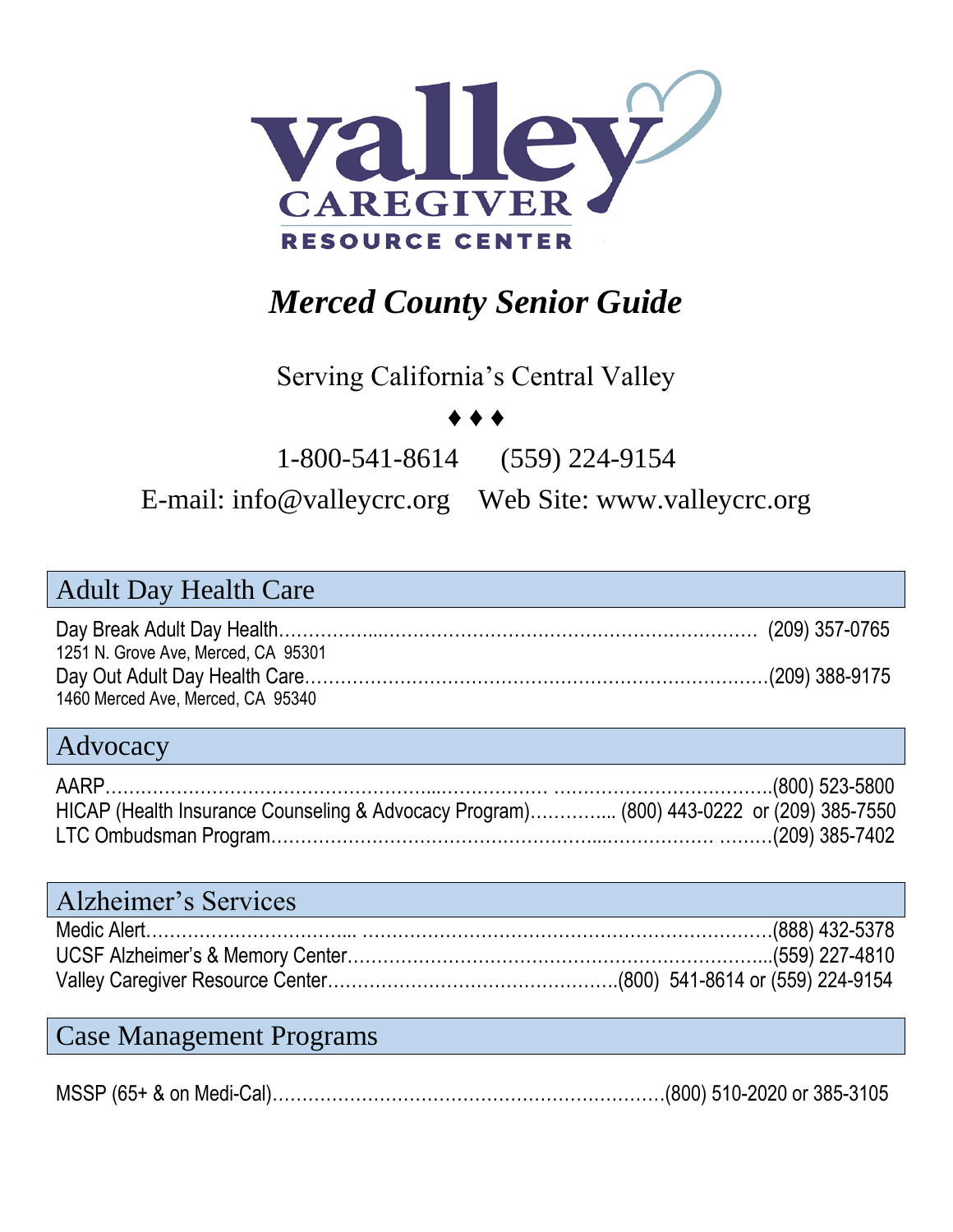| Counseling |  |
|------------|--|
|            |  |
|            |  |

### Disability Programs & Services

### Emergency Hotlines (24 hr)

| 199-7233 (800) 799-7233 (800) 799-7233 |  |
|----------------------------------------|--|
|                                        |  |
|                                        |  |

## Equipment and Supplies

### Financial Assistance

### Food Programs

### Health Services

| .000) 322-6384 (800) 322-6384       |  |
|-------------------------------------|--|
| <b>Golden Valley Health Centers</b> |  |
|                                     |  |
|                                     |  |
|                                     |  |
|                                     |  |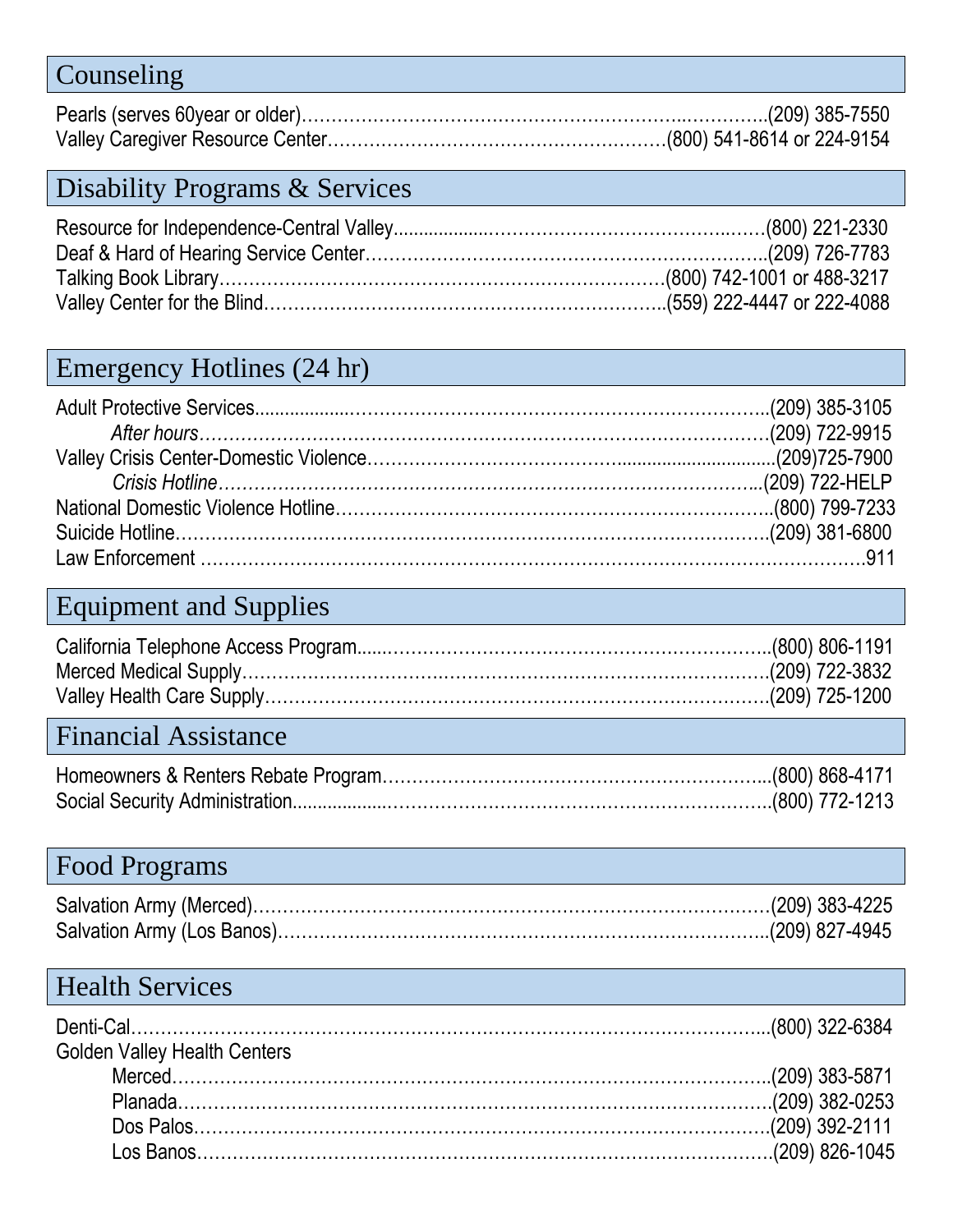| Medical Assistance Program (MAP) (provides health coverages for medically                    |  |
|----------------------------------------------------------------------------------------------|--|
| Indigent adults, all service must be performed at Mercy Medical Center Merced)(209) 381-1282 |  |
| <b>Mental Health Services</b>                                                                |  |
|                                                                                              |  |
|                                                                                              |  |
|                                                                                              |  |
|                                                                                              |  |

### Home Improvement

# Housing

| Catholic Social Services (provides emergency shelter, food, referrals, etc)(209) 383-2494 |  |
|-------------------------------------------------------------------------------------------|--|
|                                                                                           |  |
| <b>USDA Rural Development</b>                                                             |  |

## Hospice

## Home Health

## In-Home Care Services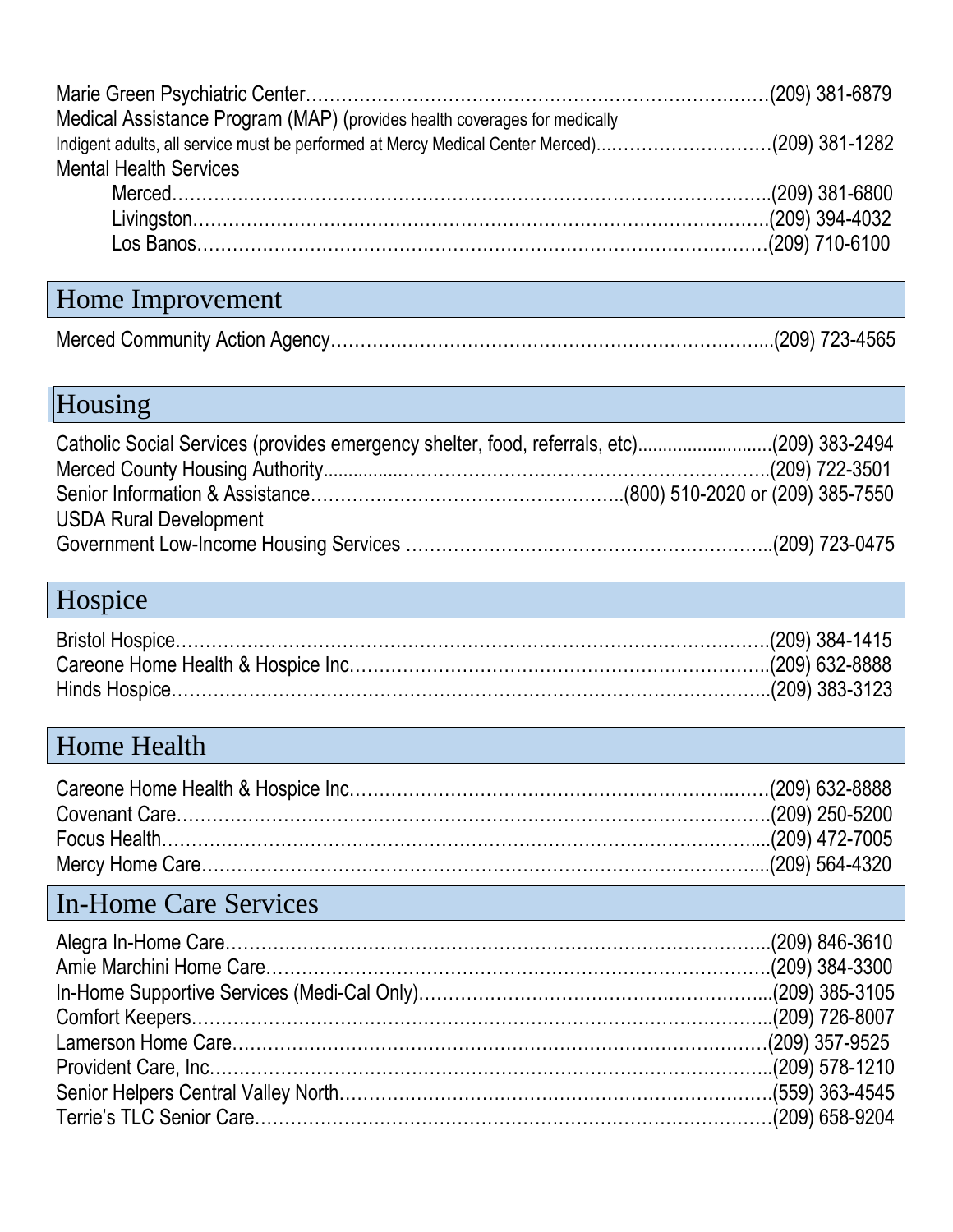### Insurance Programs

| HICAP (Health Insurance Counseling & Advocacy Program)(800) 434-0222 or (209) 385-7550 |  |
|----------------------------------------------------------------------------------------|--|
|                                                                                        |  |
|                                                                                        |  |

### Legal Services

### Respite Care

#### Senior Centers

### Specialized Transportation

### Transportation

|--|--|--|--|--|--|

### Utilities Assistance

#### Miscellaneous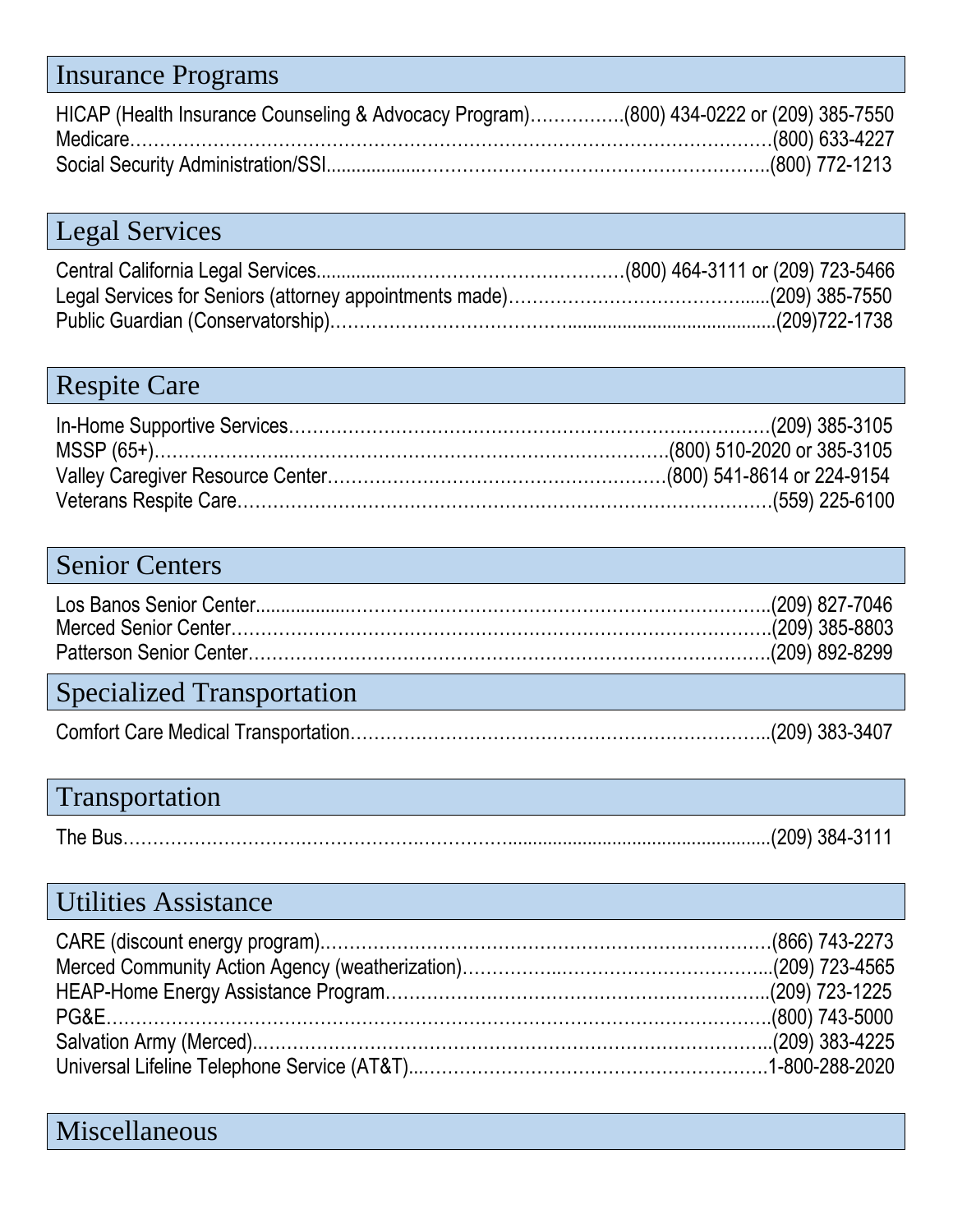#### Web Sites

VCRC serves you in the following counties by way of offices in Fresno and Tehachapi: Fresno ● Kern ● Kings ● Madera ● Mariposa ● Merced ● Stanislaus ● Tuolumne ● Tulare

#### Important Phone Numbers

\_\_\_\_\_\_\_\_\_\_\_\_\_\_\_\_\_\_\_\_\_\_\_\_\_\_\_\_\_\_

\_\_\_\_\_\_\_\_\_\_\_\_\_\_\_\_\_\_\_\_\_\_\_\_\_\_\_\_\_\_

\_\_\_\_\_\_\_\_\_\_\_\_\_\_\_\_\_\_\_\_\_\_\_\_\_\_\_\_\_\_

\_\_\_\_\_\_\_\_\_\_\_\_\_\_\_\_\_\_\_\_\_\_\_\_\_\_\_\_\_\_

\_\_\_\_\_\_\_\_\_\_\_\_\_\_\_\_\_\_\_\_\_\_\_\_\_\_\_\_\_\_

\_\_\_\_\_\_\_\_\_\_\_\_\_\_\_\_\_\_\_\_\_\_\_\_\_\_\_\_\_\_

\_\_\_\_\_\_\_\_\_\_\_\_\_\_\_\_\_\_\_\_\_\_\_\_\_\_\_\_\_\_

Notes:

 $\frac{1}{2}$  , the set of the set of the set of the set of the set of the set of the set of the set of the set of the set of the set of the set of the set of the set of the set of the set of the set of the set of the set of

 $\frac{1}{2}$  , the set of the set of the set of the set of the set of the set of the set of the set of the set of the set of the set of the set of the set of the set of the set of the set of the set of the set of the set of

 $\frac{1}{2}$  , the set of the set of the set of the set of the set of the set of the set of the set of the set of the set of the set of the set of the set of the set of the set of the set of the set of the set of the set of

 $\frac{1}{2}$  , the set of the set of the set of the set of the set of the set of the set of the set of the set of the set of the set of the set of the set of the set of the set of the set of the set of the set of the set of

 $\_$ 

 $\frac{1}{2}$  , the set of the set of the set of the set of the set of the set of the set of the set of the set of the set of the set of the set of the set of the set of the set of the set of the set of the set of the set of

\_\_\_\_\_\_\_\_\_\_\_\_\_\_\_\_\_\_\_\_\_\_\_\_\_\_\_\_\_\_